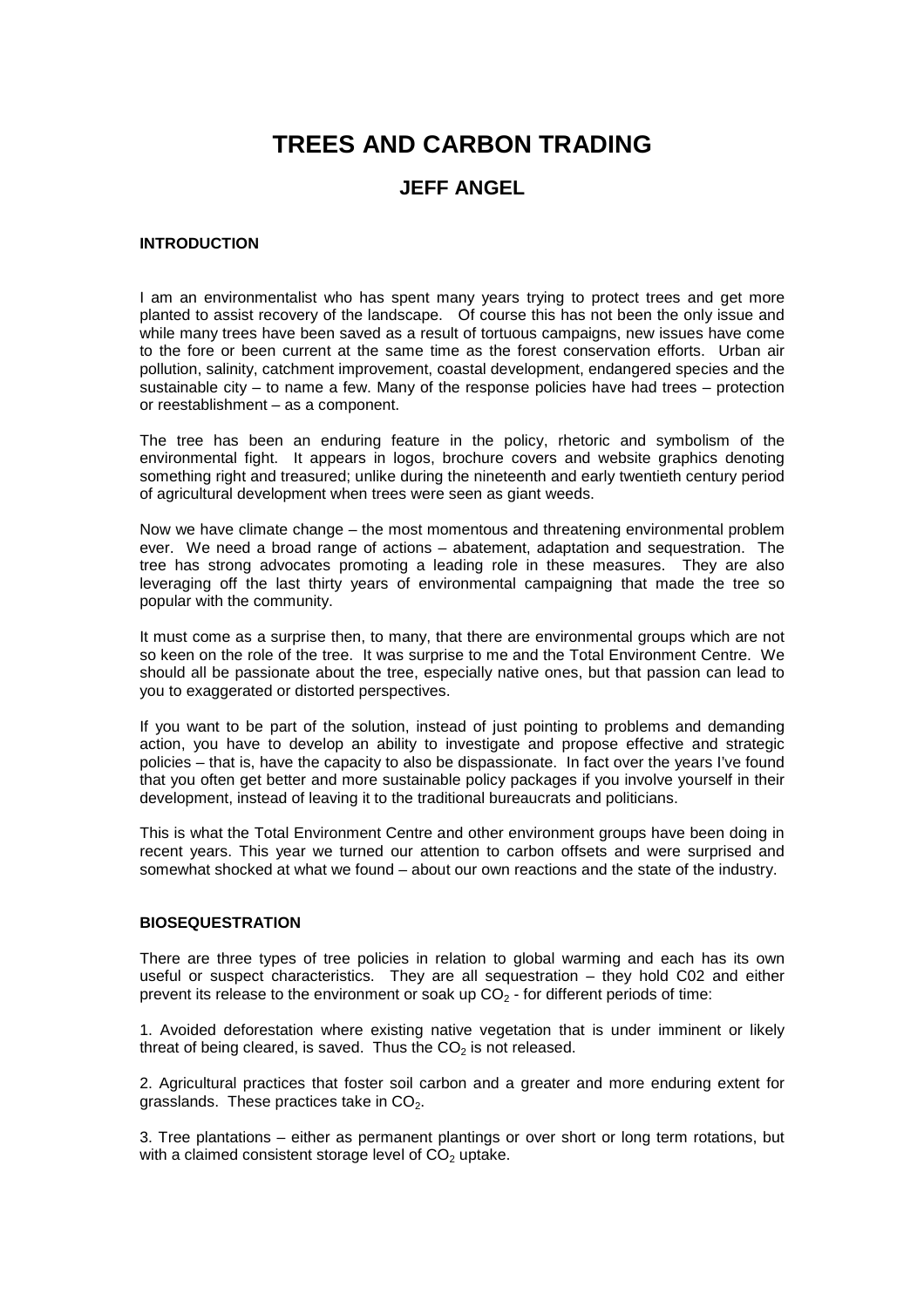Sounds alright in theory but once they become part of a policy mix in reality, problems emerge.

Let's look at the recent adverts for the Grrrrrrrn Saab that graced newspapers, websites and magazines, in recent weeks.

Following a recent conversation with a Saab representative, and a survey of print media advertising, it is our understanding that Saab's claim that 'carbon emissions are neutral across the entire Saab range', is based upon the planting of 17 trees through Greenfleet to 'offset' the 4.36 tonnes of  $CO<sub>2</sub>$  emissions that are released when 1,650 litres of petrol are combusted over a distance of 14,100 kms.

There exists a range of issues with claiming that such a strategy renders 'carbon emissions neutral across the entire Saab range.' Any credible approach to 'neutralising' the emissions profile of Saab cars would require the following attributes:

#### **Life cycle carbon footprinting**

A credible approach to neutralising the emissions of the Saab product range would require addressing the 'life cycle' emissions of the product. Life cycle analysis measures all emissions associated with the production, use, and ultimate disposal of a product. This is the accepted standard. The Australian Greenhouse Office's Greenhouse Friendly program requires lifecycle analysis of emissions. Currently, Saab's claim of carbon neutrality is based only on the emissions that are produced during the combustion of fuel.

#### **'Offsetting' should be the last resort**

The use of carbon offsets should be the last measure implemented by organisations seeking to reduce the emissions profile of their products or operations. In the case of the Saab range, the first steps taken should be to significantly increase the fuel efficiency of the product through the use of hybrid technology and to provide for the use of alternative low emissions fuels.

#### **Tree plantations are the least credible carbon offset**

Tree plantation offset projects are subject to a range of issues that undermine their integrity as a carbon offset. We understand that the 17 trees to be planted by Greenfleet for each car sold will take place within the next calendar year. This fact alone will result in an inherent mismatch between the release of emissions and the ultimate sequestration of those emissions. Whilst the emissions arising from the first year of driving will be released immediately, the emissions sequestered by planted trees will take several decades to achieve.

When we consider the warnings of climate scientists that we have 10-15 years to move on climate change, such long lead times render these offsets irrelevant.

## **KEY CONCERNS ABOUT TREES**

The planting of a tree has prompted the growth of a vigorous carbon offset industry. TEC felt it necessary to take a long, hard look at this industry in its recent report, 'Carbon Neutral Watch, corporates, consultants, credibility.' (2007)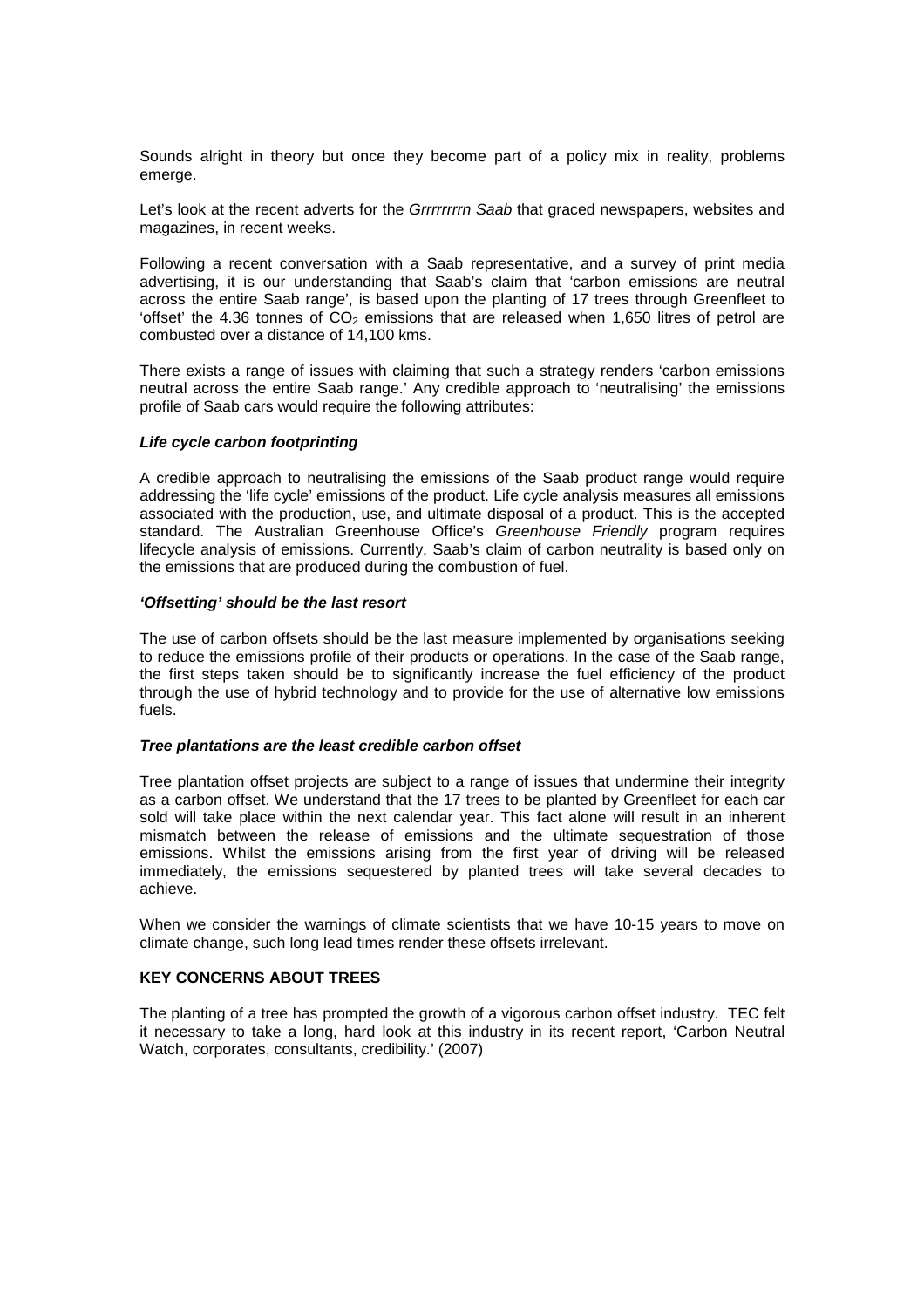In Australia, the majority of companies offering offset schemes promise to plant a certain number of trees that will 'soak' up the equivalent  $CO<sub>2</sub>$  emitted from specific activities. They often promote their services by emphasising other environmental benefits such as improvements in soil salinity and increased biodiversity.

However, the science of forestry plantings is considerably uncertain. A recent study undertaken by the Planck Institute found that whilst trees do sequester carbon they may also contribute to climate change simply because 'the earth's vegetation is churning out vast quantities of methane' which carries with it a global warming potential 23 times that of  $CO<sub>2</sub>$ . In addition, the extent to which the carbon released from the disturbance of soil, implicit in forestry plantings, negates the benefit offered by the sequestering of carbon by the trees, has been questioned. It is also suggested that the significant amounts of water required by eucalyptus trees, favoured by forestry planting operations, can lead to the die-off of existing vegetation forced to compete for water resources.

Even if we accept that forestry plantings, on balance, sequester a significant amount of  $CO<sub>2</sub>$ . a remaining question is what happens to the sequestered carbon once the trees die. In the case that a plantation turns into a self sustaining forest then one could argue that the growth of new trees would simply take the place of old trees and sequester the carbon subsequently released.

However, the exact mechanics of such carbon cycling are highly uncertain. In addition, the presence of fire as a reality of the Australian landscape and the potential that the manifestation of climate change will bring lower levels of rainfall in some areas further queries the permanence, certainty, and reliability of forestry plantings as offsets. Such permanence issues underlie the statement from Cambridge University botanist, Oliver Rackham that, 'Telling people to plant trees (to address climate change) is like telling them to drink more water to keep down rising sea levels.'

One of the greatest concerns relating to carbon offset operations is their use of future value accounting in which future emissions reductions are reported as current emissions reductions. FVA was made notorious by the now defunct US energy company Enron which inflated reported revenues by including forecast revenues in current revenue statements.

For example, carbon offset companies that sell 'x' amount of trees to negate 'y' tonnes of emissions associated with an airflight give the impression that such emissions offsetting will occur immediately. However, a recent study undertaken by scientists at the University of East Anglia and Sweden's Lund University found that an offset bought through the British company, Climate

Care, would take about 100 years to recapture the carbon emitted by a flight.21. As noted above we need act faster and more permanently.

In Australia there is the potential to plant up to one million ha of forests. Even if this was carried out over a short time frame, this would lead to the sequestration of only between 2.5- 5% of total Australia's total GHG emissions. Whilst useful, it should not be overstated to the detriment of other more environmentally effective offsets that would reduce GHG emissions at source.

Price discrepancies also often exist in offset schemes that offer tree planting services. The apparent simplicity and price attractiveness can be misleading to the consumer who does not know or understand the inherent variability, difficulties and often unavoidable failures that are involved in tree planting.

There are many providers that undertake their programs cheaply for several reasons: they do not have accreditation; they calculate relatively low levels of emissions as associated with particular activities; they don't employ sufficient professional staff; or they don't insure against future carbon stock loss.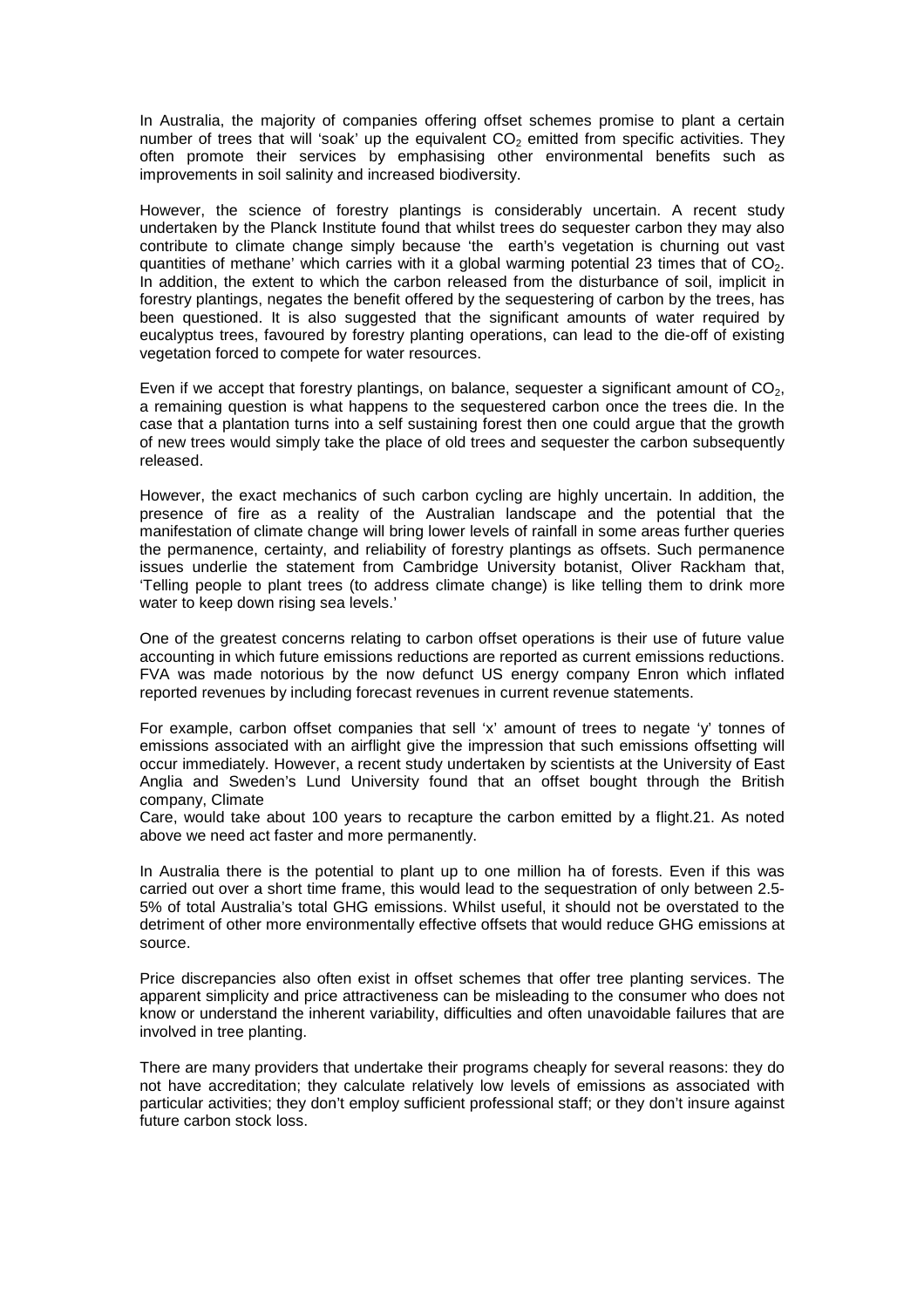So we are not keen on tree planting as a first order action.

There is also a need to differentiate between tree planting to absorb emissions and avoided deforestation.

The importance of the flexibility mechanisms under the Kyoto Protocol reductions from 'avoided deforestation' are 'based on protecting the carbon that is already stored in vegetation' whereas projects for 'reforestation are based on absorption of atmospheric carbon over time.' There is the significant additionality issue of proving the trees would have been cleared in the first place, especially given the opportunity for 'gaming' of the land clearing approvals system in several states.

If this test is passed, however, and the vegetation is to be preserved in perpetuity, the prevention of carbon emissions provides greater attraction than new tree plantings, because the impact is more immediate.

The use of carbon sinks arising from changed agricultural practices should also initially be treated cautiously due to problems of persistence of the practice in the face of economic pressures and drought; and objectively benchmarking the practice. For example, a farmer may change a grazing practice in a way that increases carbon stored in the soil; however new market demands or changes in financial needs or a new owner could result in reversion to the previous practice. Thus it is difficult to suggest that the carbon offset has a long lasting effect and a purchaser of the carbon credits will have to ensure payments are retrospective, rather than a lump sum upfront; and that adequate monitoring is in place.

What about sequestration via commercial forest harvesting and plantation programs? Passey et al have assessed biosequestration activities created as NGACs under the NSW greenhouse credits legislation.<sup>1</sup> The carbon sequestration rule came into operation for the first time for the 2004 compliance period. They were created by Forests NSW and contributed 2.2% of the 2004 total (166,005 NGACs), and 5.3% of the 2005 total (538,471 NGACs).

Although the auditing requirements are very rigorous, they do not necessarily ensure a high level of additionality. The authors point out that assessing additionality of biosequestration is complex, both in terms of measurement uncertainty and in verifying that there are reasonable grounds for believing the project would not have happened anyway.

Leakage may occur because the figures don't incorporate other activities of the organisation that may offset the sequestration abatement eg. increased logging in other areas because the GGAS project area is no longer available for logging. Non-permanence is also an issue for all biosequestration projects since carbon stored in biomass is at continuous risk of being emitted to the atmosphere.

While measuring the abatement of biosequestration projects is difficult, it is also a problem to measure their impact on Australia's net sink inventory because projects below a certain size are indistinguishable from the 'background noise' due to the limit of accuracy of the national database. In its Fourth Communication to the IPCC, the Australian Government acknowledged that its LULUCF inventory estimates have an uncertainty of 20-60% (Australian Government, 2005 cited by Passey et al).

 $\overline{a}$ 

<sup>&</sup>lt;sup>1</sup> Passey, Rob, Iain MacGill, Hugh Outhred (2007) 'The NSW Greenhouse Gas Abatement Scheme: An analysis of the NGAC Registry for the 2003, 2004 and 2005 Compliance Periods – draft for discussion'. CEEM